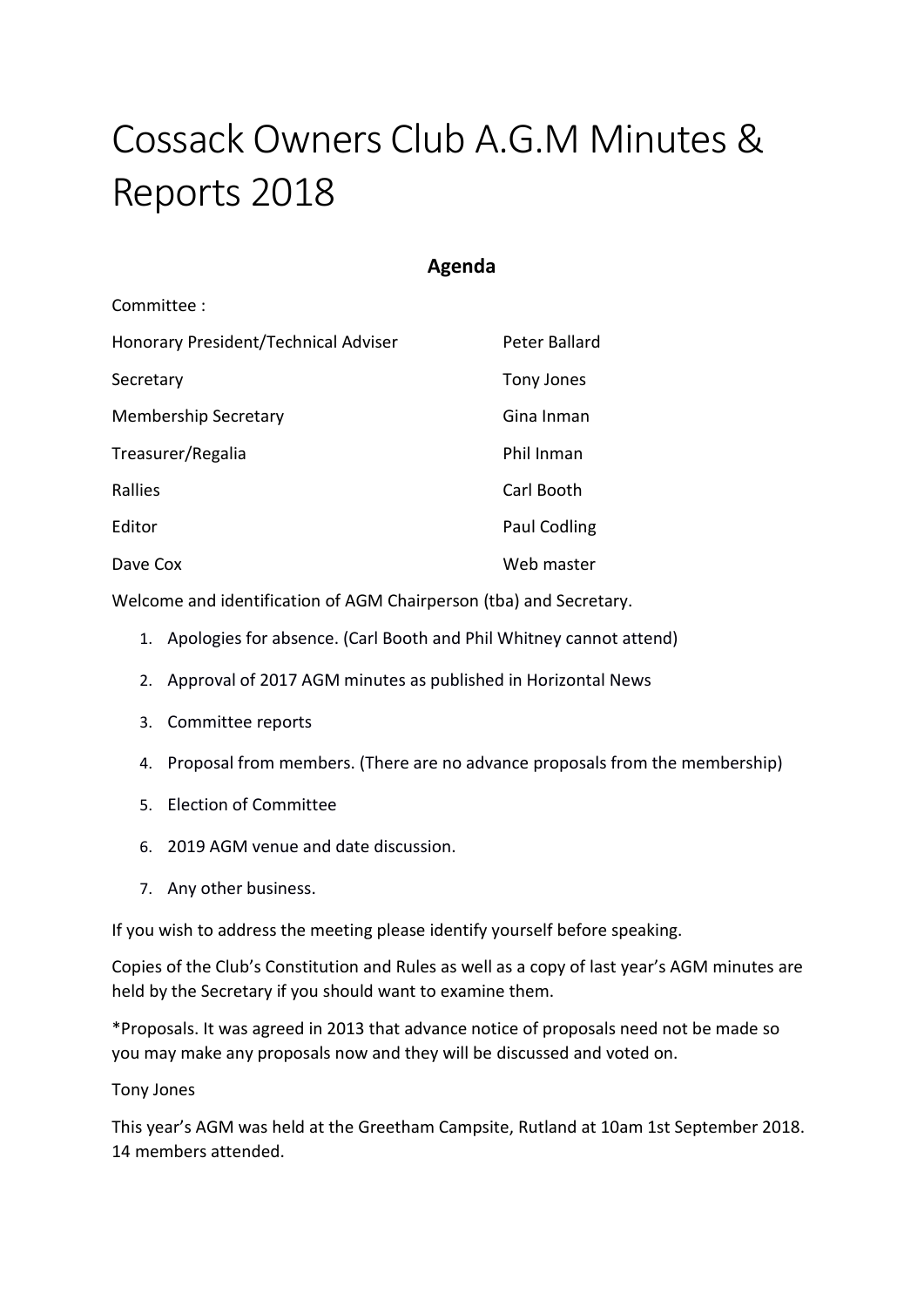The meeting was chaired by Peter Ballard Peter opened the meeting with an introduction to the committee members present and a welcome to other members. A special thankyou to Phil and Gina Inman who arranged the site.

1. Apologies for absence were given on behalf of Carl Booth, Phil Rushworth and Phil Whitney.

2. The minutes of the 2017 AGM had previously been circulated in Horizontal News. Dave Greenwood proposed that the previous year's minutes be approved. This was seconded by Mike Rowe. The meeting unanimously approved the minutes.

3. Committee member's reports. These were read out by the committee members present and copies of their reports are attached. Carl's report was read by Paul.

4. Proposals from members. There were no advance proposals from members.

5. Election of committee. All members of the committee volunteered to serve for another year. Mike Rowe proposed that the committee be returned en bloc. This was seconded by Dave Greenwood. The meeting unanimously approved this proposal.

6. Any other business. Peter proposed that the Cossack Owners Club join the Federation of British Historic Vehicle Clubs. This Club monitors Government legislation and DVLA policies on behalf of all historical vehicle owners. They would be able to speak on our behalf in any consultations with the Government and DVLA. The cost would be about 47 pence per member. This was seconded by Phil Inman. The meeting unanimously agreed. Paul proposed advertising our events with the MZ and CZ clubs and any other like-minded clubs and vice versa. This is to encourage larger attendance at our events. Seconded by Tony Jones. The meeting unanimously agreed. Mike Rowe proposed that free dating certificates should only be made available to members in their second year of membership. This was to stop people joining for one year solely to get a dating certificate. Peter Ballard didn't see any wrong with the current arrangement and it did bring members into the Club. Also it would make administration of dating certificates more difficult. Mike Rowe asked if it was possible to cross reference dating certificate requests with members who only stayed for one year. Gina proposed a £10 charge to members. It was agreed that further analysis and discussion was needed before any change was made.

7.2019 AGM venue and date. All agreed that the Greetham Campsite was superb. Tony Jones proposed Greetham for next year's AGM. Seconded by Peter Ballard. The meeting unanimously agreed.

Peter presented Paul Codling, who was awarded last year's Alan Mottram award, with a handmade plaque as a thank you for his and Hazel's contributions to the Club.

There was a general discussion about how to encourage more members to get involved in the Club's activities.

There being no other business the meeting closed at 11.27am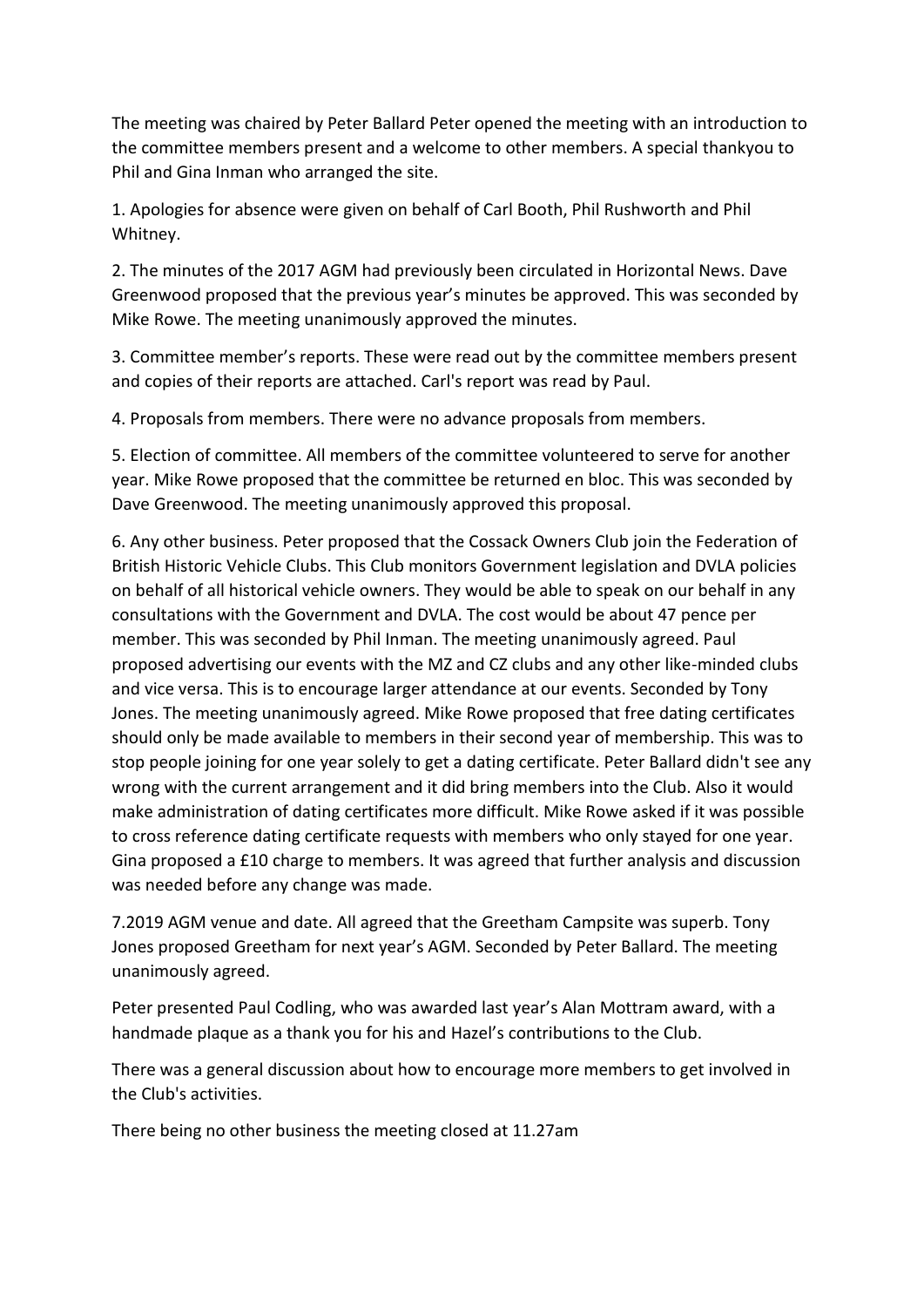# Committee Reports

# **Tony Jones**

# **~Club Secretary~**

As last year I have been the main contact point for the Club. I receive all emails and correspondence directed to the Club and either answer them or forward them as appropriate. This system seems to be working so far. Most of the outside enquiries have been machine dating related and have been forwarded to Peter Ballard. I have also attended some shows, with the Clubs gazebo, to promote our Club.

It has been mentioned several times that we do not have insurance to cover events that we organise. After much research I have organised Public Liability insurance. The type of cover and the premiums varied wildly. £800 for membership of the BMF, which includes insurance to £68 for simple Public Liability. In consultation with the Committee we decided that straight forward Public Liability was sufficient without all the ad-ons that some insurers were trying to sell. A copy of the Insurance policy is available on request.

At last year's AGM I volunteered to organise a Red Start Rally for 2018. Unfortunately this fell through. For health and business reasons I was unable to commit the time needed. We will be arranging the 2020 Red Star Rally and suggestions for venues would be welcome. (Anyone offering to volunteer as organiser?)

TV appearance. Henry Cole came to buy an MT12 outfit from me and this will be featured in a programme about sidecar riding.

# **Peter J Ballard**

#### **~ President ~**

I am pleased to hold this position, I treat it as an overseer role. What I see is a lot of owners, a dedicated core of real enthusiasts and within that members who volunteer their time, effort and house space to work for the club; without any of that there would be no club!

**TV.** We were approached by Henry Cole, as off TV 'Shed and Buried' to help put together stuff for an hour-long programme (minus ads) about our bikes, centred about the Dnepr MT12 Tony sold to them. I provided a lot of background stuff. They did feature David Angel in a previous programme, still on the internet. No news yet.

**Books**. I have been asked again to do a technical translation of a Swedish 'tongue in cheek' book on these bikes. Initial contact and a translation was made by me but I was concerned about putting my name to a book where some of the technical input was poor. Now that Veloce are publishing in the UK I have been asked to do a professional translation. I have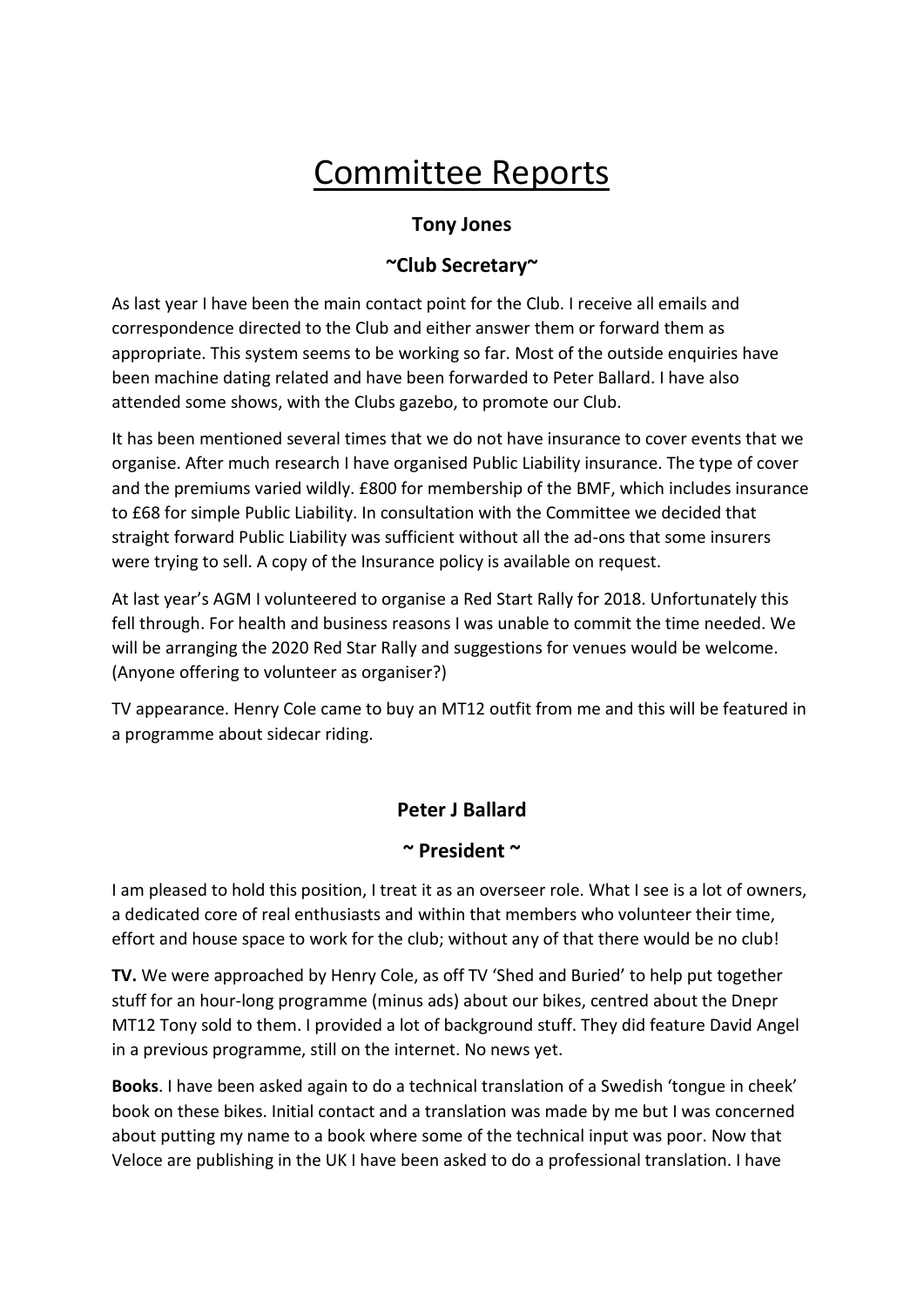also acted as adviser to a book written by the author Colin Turbett about the history and social history of these bikes post WWII, to the printers now, again Veloce!

**Federation of Historic Vehicles Club.** I accept the club members have some motorcycles that are new but also some bikes that are from the 1950's and 1960's. It is getting more and more onerous to register such older bikes even though once done there is no road tax and no MoT, why not put more effort into an initial technical examination rather than the DVLA being so difficult to satisfy if a bike in 1955 or 1956, for example, what is the difference! We approached the FBHVC a few years ago when the last concerns about sidecars on the right arose, the expert at the FBHVC did seem to recall that there was a law that defined that, wasn't there? So we did not join. MZ Riders are members though the Jawa/CZ are not, but there are 540 clubs in the FBHVC and 250,00 owners plus individuals and companies. I have asked what they can do for us, but they do seem to have the ear of DVLA and DfT. Cost is £0.46 per member, so around £130 I guess.

#### **~ Technical Adviser ~**

**Date Certificates.** I have 38 done in the last year, all successful though more rejections, but all appeals successful. We also create Date Certs at £15 each for dealers, this is useful income, the buyers then get a Date Cert or an age related reg. The DVLA seem to be unofficially changing their requirements; a year ago success of over 75%, now down to 10%, but in all cases appeals are 100% successful. Examples include DVLA stating they will no longer treat an EU registration document as evidence for make, model and year, but if you do have one they will insist on it and unless fought for, will destroy it. Most rejects get a standard DVLA letter, I respond with a pretty well standard COC appeal letter stating we "comply with" all their concerns, we then win the appeal. I have submitted a complaint to DVLA after a telephone call to them as then my concerns go into the system, no reply yet. I have noted at least two Date Certs issued to members that I am pretty sure were done just to sell the bike again already registered. I have no problem if the buyer/owner restores/recommissions the bike with the intension of getting it sorted then sell it on and do the next, it is when the intention is to get a free Date Cert just to sell on an imported bike at an increased profit.

**Technical Advice**. I get very few enquiries for technical advice. Guess the supply of manuals or online resources provides the owners with what they want.

**Online stuff.** I am as ever concerned about the quality of the technical advice online on various forums and FaceBook. The knowledge and reputation of the responder is rarely known but can be given as much credibility as an experts, even if safe proclaimed. I hate political or nationalist rants on such. I no longer part take, done. I am however pleased that in David Cox we have a good steadying hand.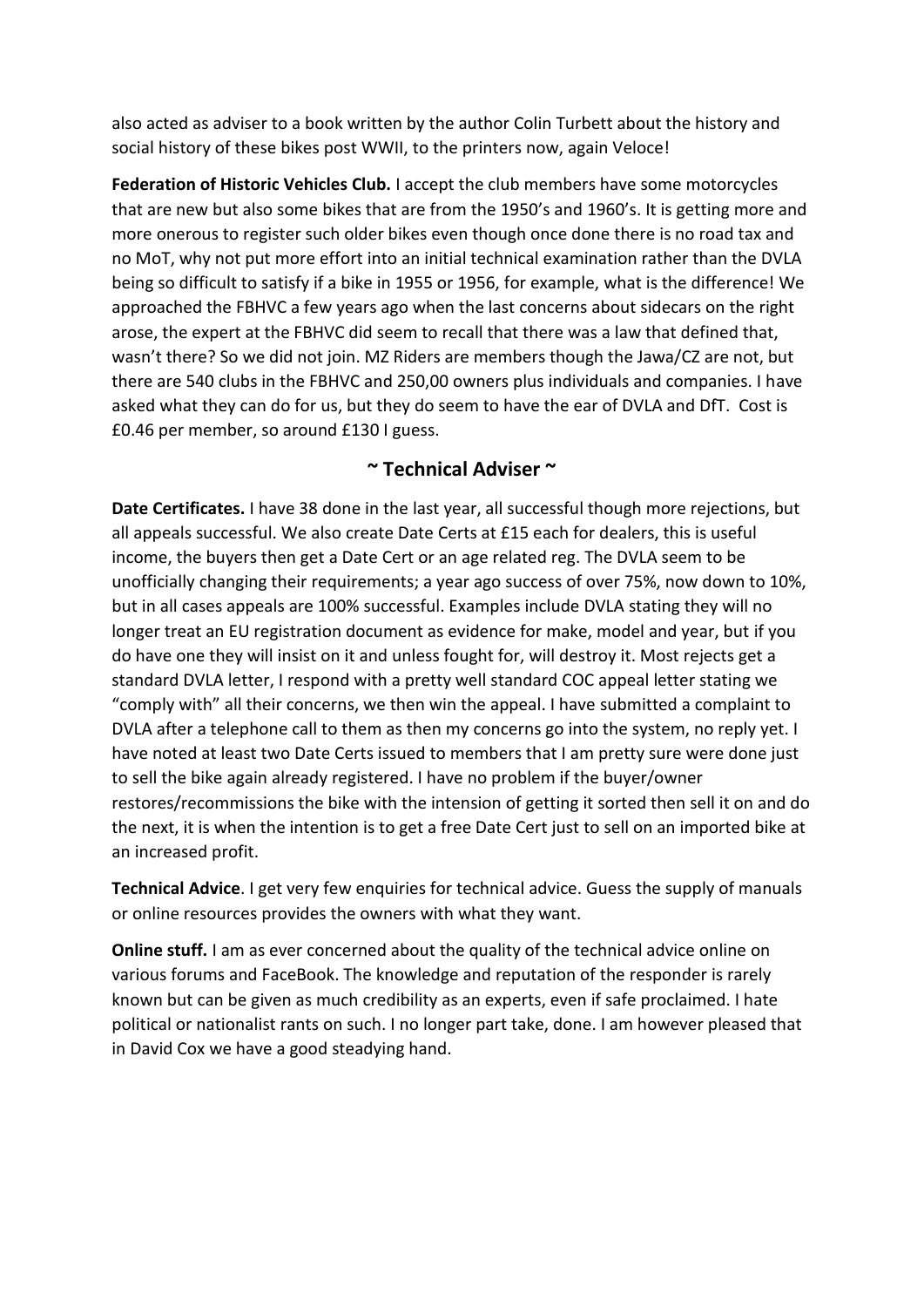## **Phil Inman**

#### **~Treasurer~**

#### **(Incorporating Regalia Secretary's Report)**

Please see below Year-End Report, which gives a detailed breakdown of Income and Expenditure, by category.

Our bank balance at Year End was £7,090.80, compared with £6,570.55 for Year End 2017.

Income amounted to £4,861.69, coming as usual mainly from membership subscriptions. The provision of Dating Certificates generated income of £113.00, whilst Regalia Sales amounted to £347.93 which generated a small profit over the cost of purchases. Income from member subscriptions showed a small reduction compared with last year.

Expenditure amounted to £4,341.44, compared with £4,860.35 for last year. Postage costs were broadly similar to those last year. The largest item of expenditure was the printing of the Club magazine which, again, showed an increase over last year. Our printer has recently undertaken the despatch of the magazine to Club members, accounting for the bulk of the increased cost. In turn, this has enabled the Club to discontinue use of our mail franking machine, relieving us of a significant expense. On balance, it is expected that overall annual cost of the magazine and its despatch will be broadly in line with previous years. An additional item of expense this year has been the cost of the Club's attendance at various shows throughout the year, specifically the hire of transport for our display equipment. Previously, this expense had been met privately, but it is proper that the Club pays it's way in this regard.

The Club's income has exceeded expenditure by £520.25, a satisfactory figure. Once again, I make no recommendation for an increase in membership subscriptions.

Regalia sales have shown a reduction this year. Regalia items continue to be taken to the two Stafford Classic Shows during the year and sales there continue to be satisfactory. Total Regalia sales for the year (£347.93) exceeded cost of purchases (£311.84) by £36.09.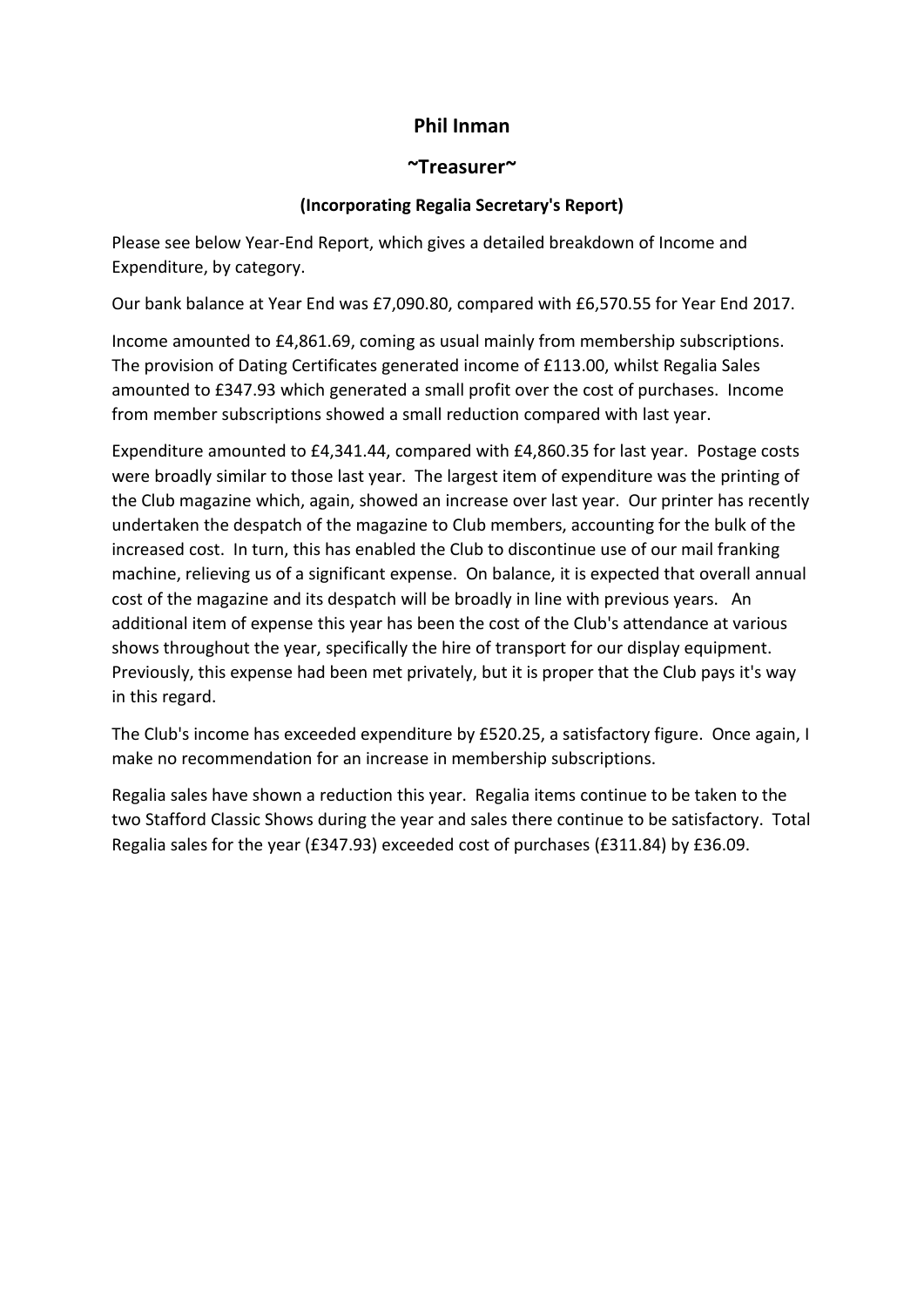# David Cox

#### ~Webmaster~

The past year has seen quite a change in the club's website and Facebook page. Not quite the changes I was hoping for as normally I can sit back and keep any work to a minimum, but not this past year.

#### **Website:**

An email came one day from 'Serif' who held our previous site saying they will not be supporting our member's area log-in after a few months. This basically said that sorry you'll have to go, great. I looked around to see what was available for the club to use and the one site that stood out was Wix. This company is at the top (of course) on the Google list of free website providers and so I started to rebuild the club site with them. All was going well until I tried to make it a little different, that's when Wix say 'you can't do that unless you upgrade'. I suddenly realised this is how Wix make their money. They give you a free basic site but if you want anything slightly better than basic you need to pay for it. By the time I finished the website has cost the club £112.68. The club has gone along with this up to a point, and I hope the members are happy with the result.

#### **Member's area:**

We again have a secure 'Log-in' but this time I cannot keep passwords for anyone. The site does allow you to change your password if forgotten, like most sites also do. There have been many non-members who try to get into the area, but all attempts have been foiled by me, (I have the power).

The website still needs work but this time of year is not practical for me, even though I've retired – sort of anyway. If members have any suggestions as to the content of the website I would be happy to hear them.

#### **Facebook:**

This has also been a turbulent year for us, we were reported to Facebook as we were advertising the club as a person. That was entirely an issue made by myself. Facebook advised me the site will be deleted within a few months, but wow, it's still there. I am not using that page as it may all happen again. With that warning I used my own personal page and attached the club as a Group. It has worked reasonably well but we lost many people in the process. It's now gradually getting numbers up again and stands at 196 as of 28/08/18.

As moderator of the page I have rejected many people who want to join the group, but before I accept or decline them I always look at their own page to see what they have posted. Some are fine and I accept them if they are interested in Russian bikes or just bikes sometimes, but all the people I have rejected have no interest whatsoever in bikes or even have one on their own page at all. Also if they do not show their page content they are automatically declined. I reject at least 8 each week. I will also not accept anything that contains aggressive political statements, hatred, racism or just plain rubbish.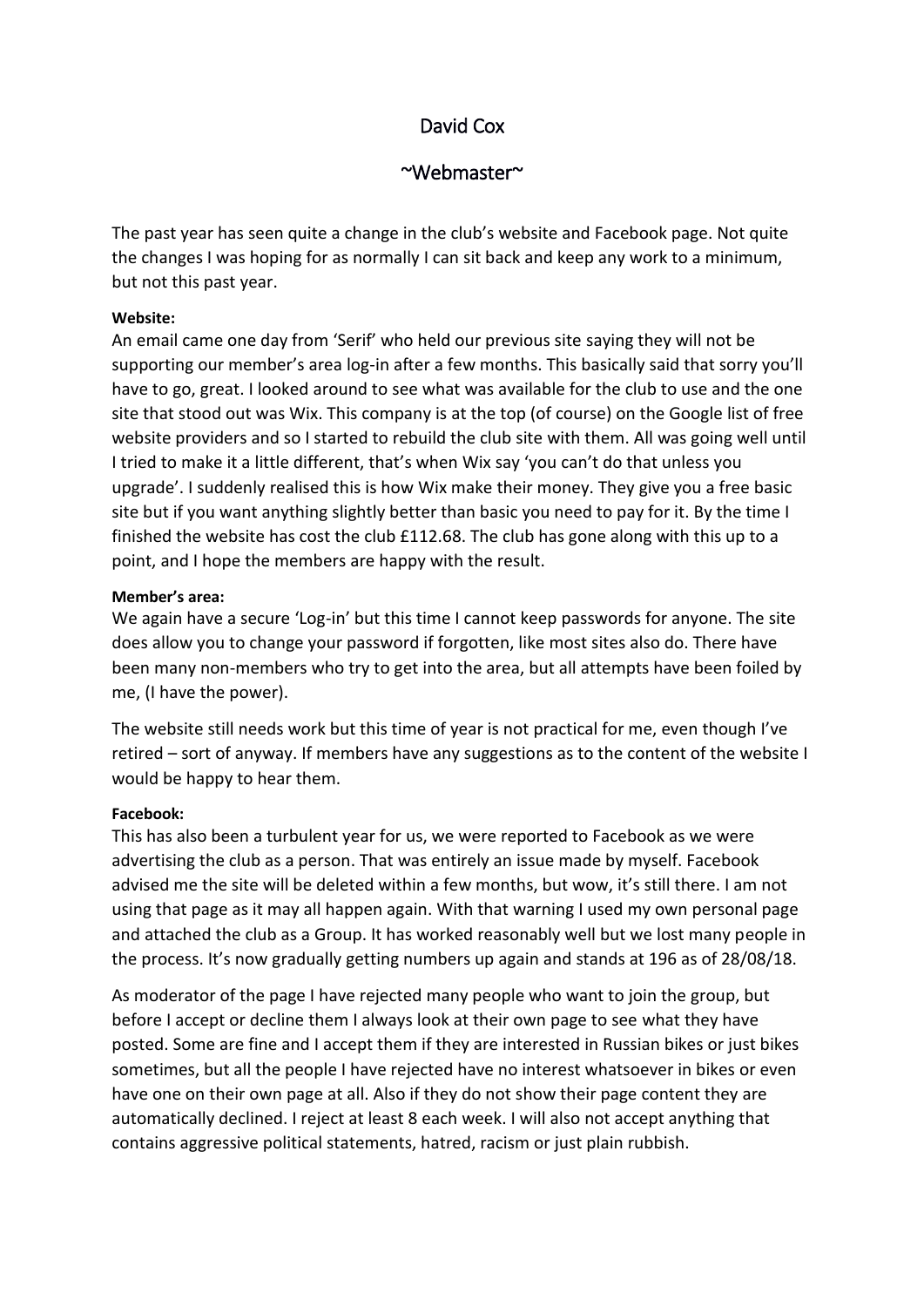# **Gina Inman ~Membership~**

Year 2017/18 294 Paid up Members 22 Honorary Members 314 Members in total

Year 2016/17: 287 Paid up Members 23 Honorary Members 310 Members in total

As you can see this is a small increase in numbers from the previous year.

| <b>MONTH</b>  | NEW            | <b>RENEWALS</b> | <b>TOTAL</b> |
|---------------|----------------|-----------------|--------------|
|               | <b>MEMBERS</b> |                 |              |
| Sep 17        | 11             | 18              | 29           |
| Oct-17        | 5              | 23              | 28           |
| <b>Nov-17</b> | 5              | 13              | 18           |
| Dec-17        | 4              | 14              | 18           |
| Jan-18        | 7              | 20              | 27           |
| Feb-18        | 11             | 12              | 23           |
| Mar-18        | 8              | 12              | 20           |
| Apr-18        | 6              | 16              | 22           |
| May-18        | 13             | 18              | 31           |
| Jun-18        | 3              | 16              | 19           |
| Jul-18        | 13             | 31              | 44           |
| Aug-18        | 8              | 9               | 17           |
|               |                |                 |              |
| <b>Totals</b> | 94             | 200             | 294          |

Below is a table showing the monthly breakdown of new and renewed membership.

During the course of last year 94 people have joined the club compared to 83 in the year 2016/17. Less people have renewed their membership this year but, looking at the membership numbers of those failing to renew one third have been members for a single year. Overall we have an increase in membership of just 7 from the previous year.

#### GDPR General Data Protection Regulations

The introduction of these new regulations governing the collection and use of personal data gave all the committee a bit of a headache! For the Membership Secretary there have been major changes in security of the data and how long data is kept after resignation from the club. As far as security goes the club had already invested in a Laptop that is only used for club business and the database is backed up to a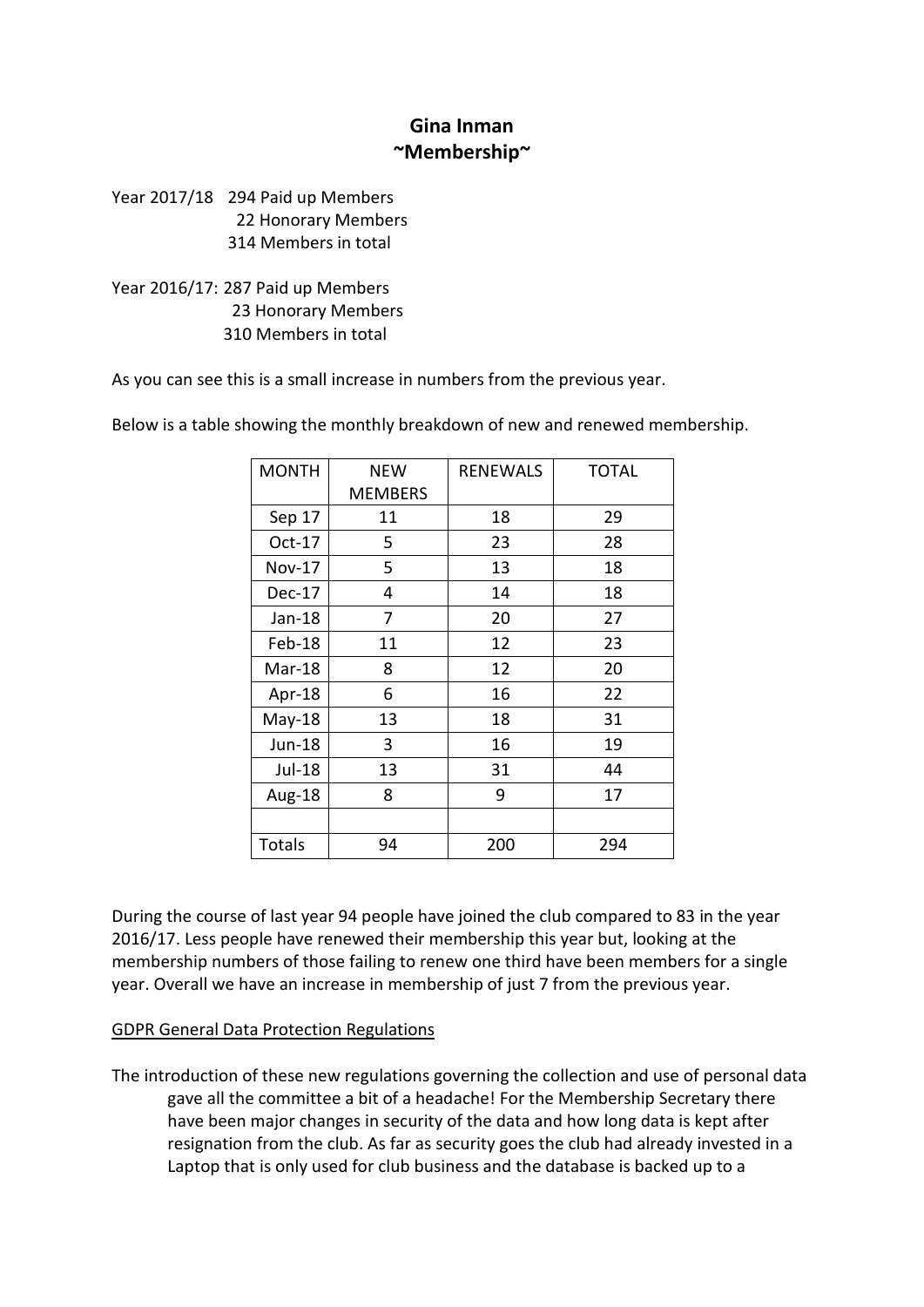memory stick as well as the cloud. It is also password protected. As most people don't formally resign but simply fail to renew their membership this has proven to be a bit of an issue when someone forgets to renew until they realise they haven't had a magazine recently. We aren't permitted to keep data post resignation so if someone renews after simply forgetting for a couple of months technically we need to issue a new membership number and treat them as new members!

In accordance with the law the committee put together a GDPR Statement that is on every membership welcome letter.

#### Horizontal View Distribution

In my role as Membership Secretary I am also responsible for the distribution of Horizontal View. There have been changes here as well this year. Due to my work commitments, not having as much free time as in the past, we took the decision, as a committee, to ask the printers to distribute the magazine for us. This is costing 20p per magazine per person more than doing it ourselves. As a result of this we have cancelled the contract for the Franking Machine as it is no longer financially justifiable.

For those people who receive the magazine by email they won't have seen any changes with the introduction of GDPR as I have always done the mail shot as Blind Carbon Copy (bcc) to all recipients.

There continues to be an increase in the numbers of members receiving their copies of Horizontal View by email. 120 people have now taken this option, up from 113 last year. Some people are continuing to revert to the posted copy saying they have found they prefer to hold the copy and take it with them to read wherever they may be.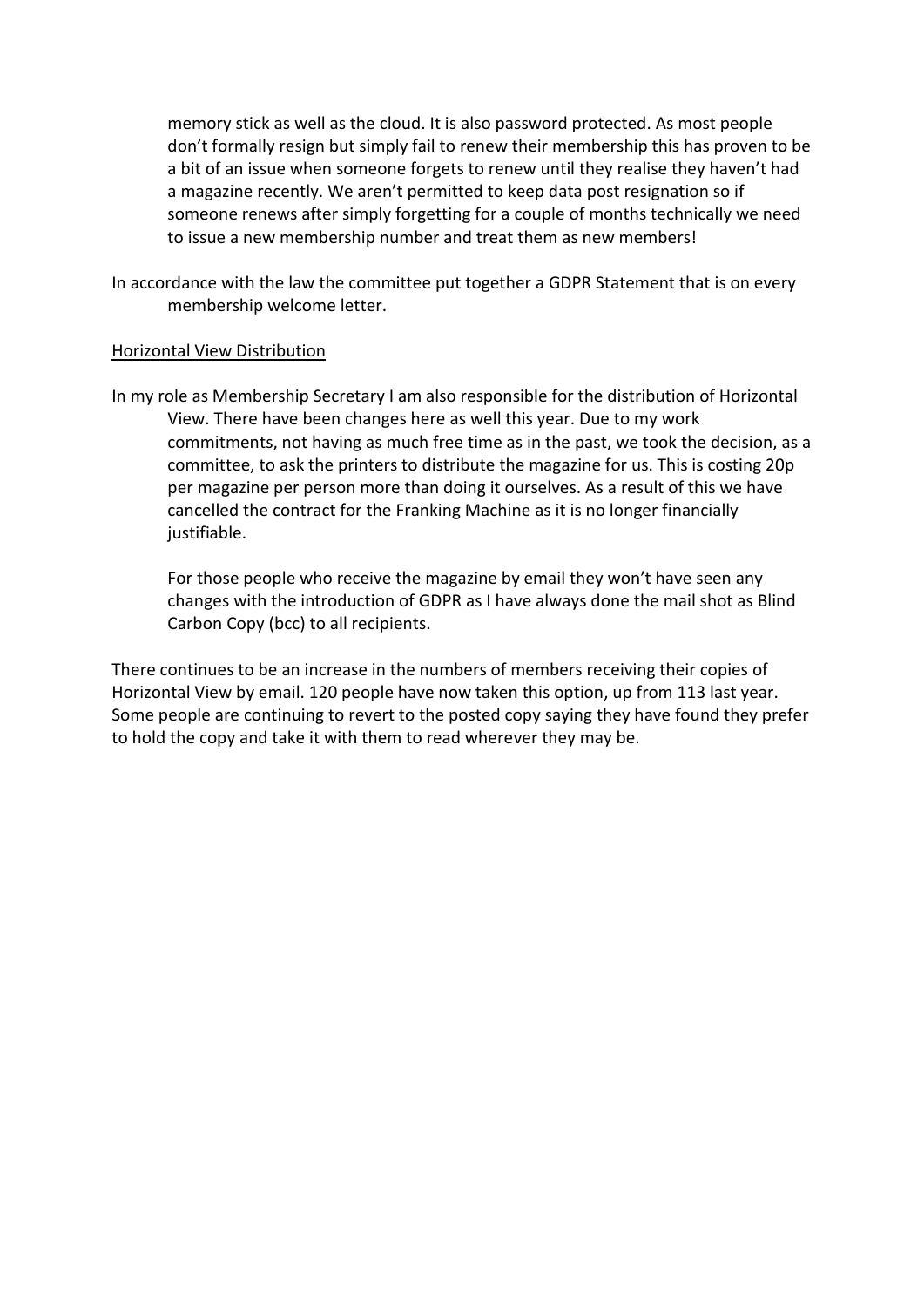# **Carl Booth ~Showband Leader~**

Apologies from Comrade Carl, for not attending the C.O.C. AGM. It's a long distance for me from B/pool & I have had a chance of a free travel to the classic & MGP races in the island so I said yes, Sorry!!.

Report of shows: In the 12 months of doing the shows we pulled out of the Donnington show in august due to the whole club scene has been shifted from undercover to outside & as we had no cover available at the time due to unforeseen circumstances of one of our helpers & the decline in interest from 7 bikes to 3 seemed not worth it. We had a very good involvement at the October Stafford with a nice selection of bikes & some new faces also this year's April show gave us our largest selection of bikes on display & I hope this continues as this is a major do, as with the Manchester & Peterborough shows I received application forms but was informed to display as a club we needed PLI insurance so decided to pass this on to a higher source (Phil & Tony) & pulled out till sorted. As with the stands we have a good turn of members willing to give time & energy to display their wares to promote the club as a whole but it is only a small part of the membership available & if more people got involved it would be greatly appreciated by me & the committee as we all have an interest in these bikes & want to pass it on & this is why you're a member so think about it? Life's to short so enjoy yourself.

#### **Paul Codling**

#### **~Editor~**

Most importantly I need to thank our contributors, many of whom regularly send stuff in and have become an essential part of our little magazine community. It's hard to find the time in a busy life to write so the effort is very much appreciated. Fortunately Chris Drucker has lifted too many heavy bags of post and he's having a rest from that and working his way through a mountain of old motorcycle papers and magazines providing shed loads, literally, of fantastic memories, Bynnzi gets out on his bike loads and seems happy to share his experiences, Mark Avis meddles with the dark side of expedient engineering, Phil Rushworth's sense of adventure is no less intrepid, John Tickell's discovery of Russian two strokes has been intriguing and also fortunately David Greenwood takes his camera everywhere. Many thanks too to Michael Wadsworth, Michael Gilbert, Chris Smith....................... and everyone else.

In spite of this, I still have space to make the magazine a lot more personal and selfindulgent than owner's club magazines are, something I feel mildly guilty about. However, it's fun and I'm coping with the feeling that I shouldn't be doing it OK. I wondered whether letting Alison have a few pages was a good idea for example. You can complain, feel free too, any feedback at all is good. I'd like to avoid competing with Facebook and the website